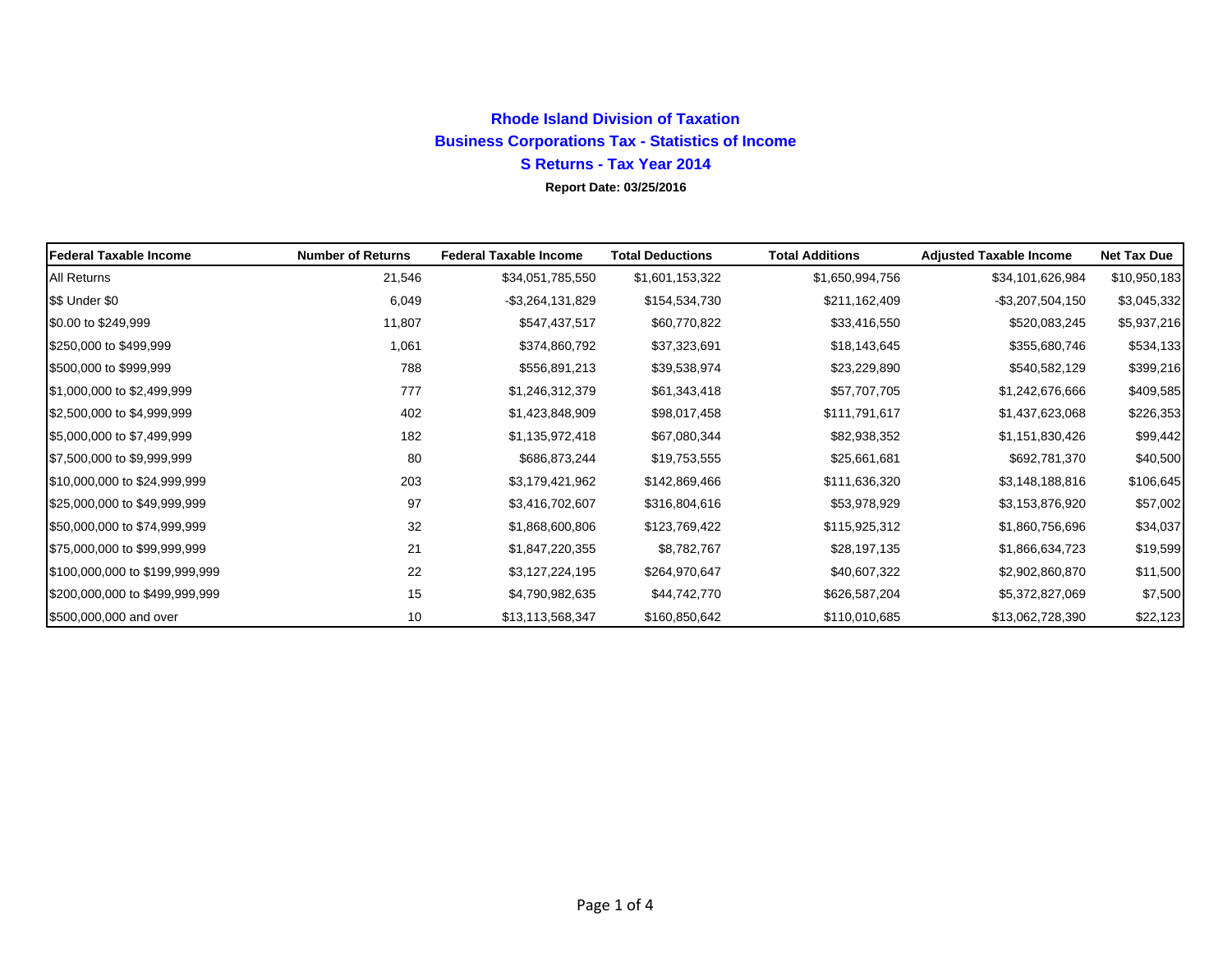## **Rhode Island Division of Taxation Business Corporations Tax - Statistics of Income S Returns - Deductions from Federal Taxable Income - Tax Year 2014 Report Date: 03/25/2016**

|                                | Number of      | <b>Exempt Dividends and Interest</b> |               | <b>Bonus Depreciation and Sec 179</b> |                 | Discharge of Indebtedness |              |
|--------------------------------|----------------|--------------------------------------|---------------|---------------------------------------|-----------------|---------------------------|--------------|
| <b>Federal Taxable Income</b>  | <b>Returns</b> | Count                                | Amount        | Count                                 | Amount          | Count                     | Amount       |
| All Returns                    | 21,546         | 155                                  | \$366,976,987 | 7,529                                 | \$1,136,584,673 | 9                         | \$97,591,662 |
| \$\$ Under \$0                 | 6,049          | 27                                   | \$343,189,837 | 1,818                                 | -\$213,709,694  | 4                         | \$25,054,587 |
| \$0.00 to \$249,999            | 11,807         | 37                                   | \$4,457,337   | 3,495                                 | \$56,303,112    |                           | \$10,373     |
| \$250,000 to \$499,999         | 1,061          | 8                                    | \$43,569      | 605                                   | \$37,280,122    | 0                         | \$0          |
| \$500,000 to \$999,999         | 788            | 8                                    | \$695,720     | 500                                   | \$38,843,254    | 0                         | \$0          |
| \$1,000,000 to \$2,499,999     | 777            | 18                                   | \$133,508     | 498                                   | \$61,209,910    | 0                         | \$0          |
| \$2,500,000 to \$4,999,999     | 402            | 13                                   | \$57,559      | 244                                   | \$97,841,832    |                           | \$118,067    |
| \$5,000,000 to \$7,499,999     | 182            | 5                                    | \$75,572      | 110                                   | \$67,004,772    | 0                         | \$0          |
| \$7,500,000 to \$9,999,999     | 80             | 6                                    | \$1,774,377   | 43                                    | \$17,979,178    | 0                         | \$0          |
| \$10,000,000 to \$24,999,999   | 203            | 15                                   | \$2,238,167   | 115                                   | \$137,170,953   |                           | \$3,460,346  |
| \$25,000,000 to \$49,999,999   | 97             | 11                                   | \$615,567     | 55                                    | \$313,666,336   |                           | \$2,522,713  |
| \$50,000,000 to \$74,999,999   | 32             | 2                                    | \$175,371     | 21                                    | \$123,594,051   | 0                         | \$0          |
| \$75,000,000 to \$99,999,999   | 21             | $\Omega$                             | \$0           | 6                                     | \$8,782,767     | 0                         | \$0          |
| \$100,000,000 to \$199,999,999 | 22             | $\overline{2}$                       | \$134         | 9                                     | \$264,970,513   | 0                         | \$0          |
| \$200,000,000 to \$499,999,999 | 15             | 2                                    | \$13,519,221  |                                       | \$31,223,549    | $\Omega$                  | \$0          |
| \$500,000,000 and over         | 10             |                                      | \$1,048       | 3                                     | \$94,424,018    |                           | \$66,425,576 |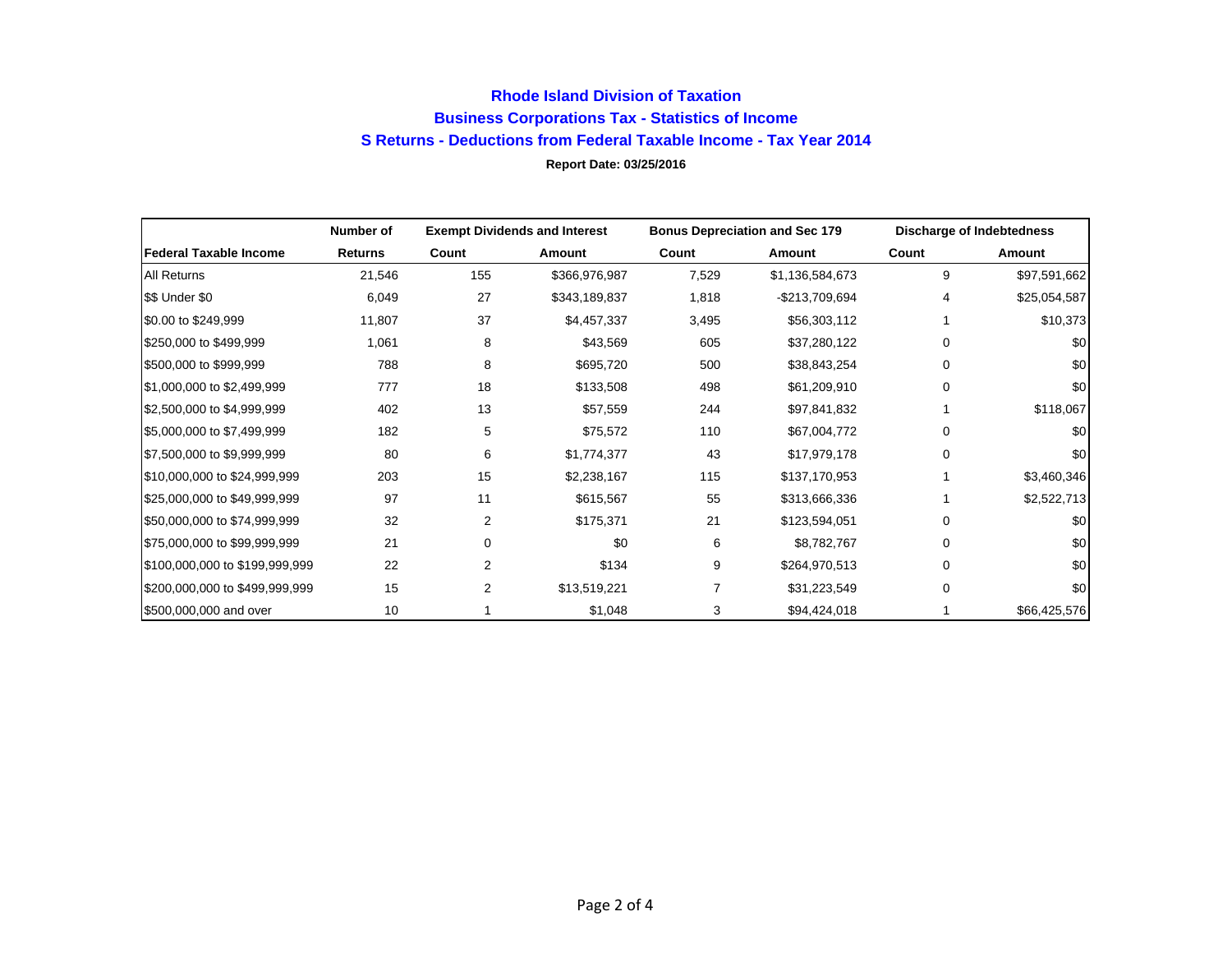## **Rhode Island Division of Taxation Business Corporations Tax - Statistics of Income S Returns - Additions to Federal Taxable Income - Tax Year 2014 Report Date: 03/25/2016**

|                                | Number of<br><b>Interest Income</b> |       |              | <b>Bonus Depreciation and Sec 179</b> |                 |  |
|--------------------------------|-------------------------------------|-------|--------------|---------------------------------------|-----------------|--|
| <b>Federal Taxable Income</b>  | <b>Returns</b>                      | Count | Amount       | Count                                 | Amount          |  |
| <b>All Returns</b>             | 21,546                              | 258   | \$47,263,722 | 3,184                                 | \$1,603,731,034 |  |
| \$\$ Under \$0                 | 6,049                               | 39    | \$3,156,337  | 886                                   | \$208,006,072   |  |
| \$0.00 to \$249,999            | 11,807                              | 44    | \$969,331    | 1,209                                 | \$32,447,219    |  |
| \$250,000 to \$499,999         | 1,061                               | 22    | \$355,919    | 219                                   | \$17,787,726    |  |
| \$500,000 to \$999,999         | 788                                 | 17    | \$71,014     | 214                                   | \$23,158,876    |  |
| \$1,000,000 to \$2,499,999     | 777                                 | 37    | \$1,174,450  | 252                                   | \$56,533,255    |  |
| \$2,500,000 to \$4,999,999     | 402                                 | 28    | \$1,210,317  | 151                                   | \$110,581,300   |  |
| \$5,000,000 to \$7,499,999     | 182                                 | 10    | \$2,200,203  | 75                                    | \$80,738,149    |  |
| \$7,500,000 to \$9,999,999     | 80                                  | 5     | \$86,968     | 32                                    | \$25,574,713    |  |
| \$10,000,000 to \$24,999,999   | 203                                 | 24    | \$3,090,147  | 71                                    | \$108,546,173   |  |
| \$25,000,000 to \$49,999,999   | 97                                  | 12    | \$2,377,742  | 31                                    | \$51,601,187    |  |
| \$50,000,000 to \$74,999,999   | 32                                  | 5     | \$2,780,516  | 13                                    | \$113,144,796   |  |
| \$75,000,000 to \$99,999,999   | 21                                  | 6     | \$475,703    | 10                                    | \$27,721,432    |  |
| \$100,000,000 to \$199,999,999 | 22                                  | 3     | \$310,067    | 8                                     | \$40,297,255    |  |
| \$200,000,000 to \$499,999,999 | 15                                  | 3     | \$21,803,862 | 10                                    | \$604,783,342   |  |
| \$500,000,000 and over         | 10                                  | 3     | \$7,201,146  | 3                                     | \$102,809,539   |  |